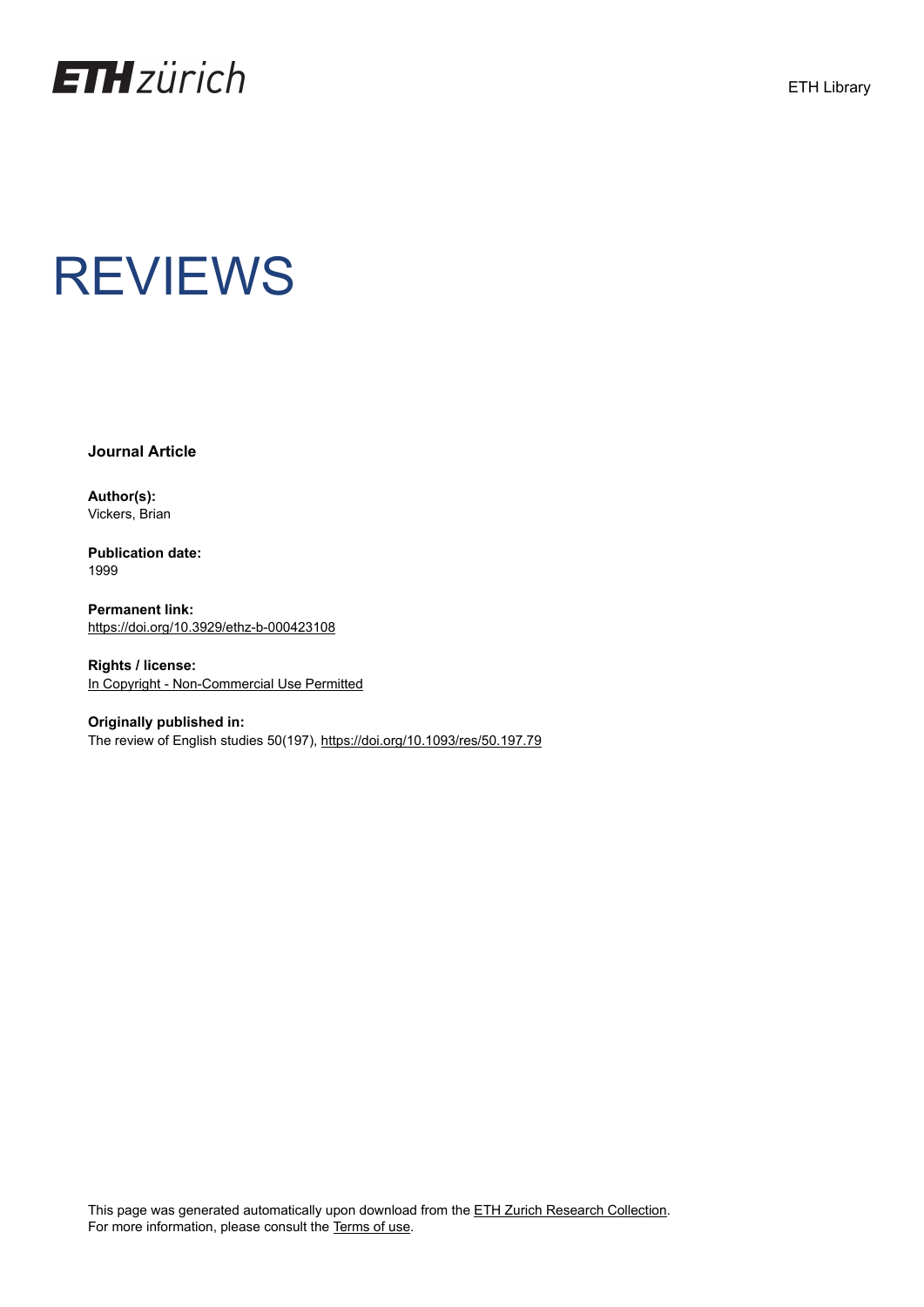framework, Donne's Fourth Satyre becomes a disturbingly powerful and wildly dangerous commentary on the failings of court society, evoking both 'wonder' and 'admiration' through the sheer wit, bravado, and boldness of its incisive commentary. The relentless pursuit of witty wonder in poetry began to lose much of its appeal by the middle of the seventeenth century and, as Biester elegiacally notes, 'admirable lyric wit was the flamboyant finale of courtier poetry, its flameout before extinction'. His thought-provoking and superbly researched study of its impact on Elizabethan and Jacobean literature should be regarded as essential reading by all students of the period.

**MICHAEL G. BRENNAN** *University of Leeds*

WILLIAM SHAKESPEARE. Othello. Edited by E. A. J. HONIGMANN. Pp. xvi+410 (The Arden Shakespeare). Walton-on-Thames: Thomas Nelson, 1997. Cloth, £30; paper, £5-99.

JOHN FLETCHER and WILLIAM SHAKESPEARE. The Two Noble Kinsmen. Edited by LOIS POTTER. Pp. xvi+396 (The Arden Shakespeare). Walton-on-Thames: Thomas Nelson, 1997. Cloth, £30; paper, £5-99.

This, the third edition of the Arden Shakespeare (of which the general editors are now Richard Proudfoot, Ann Thompson, and David Scott Kastan), was to have been published by Routledge, itself the metamorphosis of the original publisher, Methuen, but in one of those takeovers that have become so common recently, the series was bought up by Thomas Nelson, currently an 'International Thompson Publishing Company'. Given this unstable history, it is hard to know who deserves credit for the typographical facelift. When I last reviewed a volume of the Arden Shakespeare in this journal (vol. 36, August 1985) I complained about its 'badly designed, overcrowded pages, which make reading a tiring affair', and suggested that 'the publishers might well consider a new layout for those volumes currently undergoing revision' (p. 422). Unused to publishers taking notice of my suggestions I was gratified to find a freshly designed, and much more legible page. A new typeface (Ehrhardt) is used throughout; the words glossed in the notes are now picked out in bold face; and the textual collations, previously dividing text and notes, are now relegated to the foot of the page. The end effect compares well with the rival Oxford and Cambridge editions.

Ernst Honigmann's *Othello,* replacing the second Arden edition (1958) by M. R. Ridley, was commissioned in 1982, his preface tells us, to be completed by 1988. Many other enterprises have intervened, including Professor Honigmann producing a separate monograph entitled *The Texts of'Othello'* (Routledge, 1996), but in general the longer editors take over Shakespeare the better. Honigmann has lived with this play for many years, and readers will draw the fruits in terms of the wide range of primary and secondary material brought to bear on the play. However, long immersion has its dangers, as I have observed here before (vol. 36, pp. 419, 422), for editors tend to develop a proprietary attitude to their play, and repudiate all negative criticism of it. So the first section of Honigmann's long (111-page) introduction is headed 'The Greatest Tragedy?', to which the final section reverts: 'Again: The Greatest Tragedy?'. Irked by the tendency of critics since Bradley to downgrade *Othello,* compared to *Lear* or *Hamlet,* Honigmann defends it with two main arguments, one biographical, one metaphysical. For the first, he suggests that Iago represents a part of Shakespeare, so that writing his words 'was partly a voyage of selfdiscovery'; conversely, the close relationship between Iago and Othello is both the sign of 'a potential interior split' and 'something deeply imbedded in the dramatist' (pp. 105-6). For the second, he feels that 'a malign force, not simply Iago, acts against' Desdemona (p. 73), and sees her competing against Iago for Othello's soul 'almost like Mephistopheles and the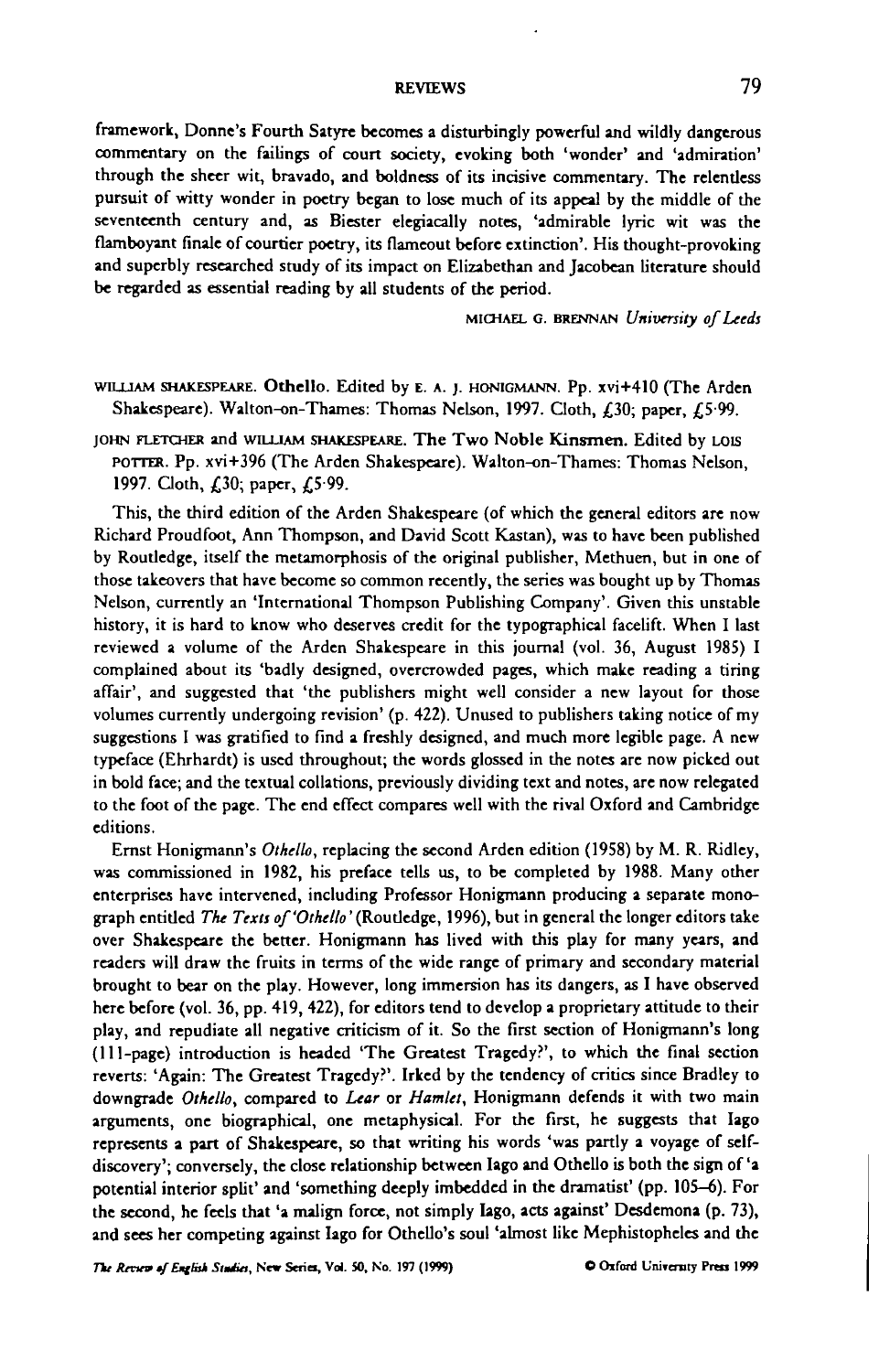Good Angel for Faustus's', the victory going to Desdemona, in which 'Love and Goodness defeat Evil' (pp. 108-10). I cannot do much with either biographical or metaphysical approaches, and think it less important to rank the tragedies than to discover the critical approach most suitable for each.

Honigmann's approach, as he freely admits (pp. 13, 111) may seem 'old-fashioned' since it gives great space to character criticism (pp. 13-61). There is nothing wrong with this, for in mimetic genres such as drama or the novel the interaction of human beings constitutes the primary stage of literary experience. Only dramatic characters are always conceived in relationship to each other and to an overall design, and in this play it is notoriously difficult to do justice to both Iago and Othello. Where many modem critics, especially feminists bent on indicting Othello as showing the evils of patriarchy, virtually ignore Iago, Honigmann gives many illuminating comments, in both the introduction and notes, on Iago's characteristic attitudes and actions. He brings out well Iago's continuing resentment at being overlooked (pp. 34–5), and notes Shakespeare's transformation of Cinthio's Ensign into a daring gambler and risk-taker (p. 71), one who takes charge of a situation with astonishing speed cf. I. i, II. i and iii, III. iii, and V. i  $(p. 87)$ , an aggressor whose favourite manœuvre is 'retreating in order to attack'  $(p. 62)$ . The notes often point out the hypocrite's skills: 'How characteristic of Iago to accuse Brabantio of shamelessness [I. i. 85] just when he himself speaks so shamelessly!' (p. 121); Iago's speech to Roderigo (I. iii. 321) 'is a mock sermon, using theological commonplaces' (p. 156); Iago, 'already a hardened cheater' (p. 159), 'has a habit of weighing probabilities' (p. 201), describing his own advice as 'Probal to thinking' (II. iii. 333). Particularly illuminating is Honigmann's description of Iago as the 'direct descendant of the intriguing slave of classical comedy', the *servus* who 'soliloquizes about ways and means, cries "habeo!" when he sees how to proceed ("I have't, it is engendered!", 1. 3. 402), treats others—including his master—as dimwits . . .' (pp. 75—7). The notes contain a running commentary on the many parallels between *Othello* and classical comedy (index, s.v. 'Plautus', 'Terence').

As for Iago's effect on Othello, Honigmann well notes that 'as Iago's poison enters his mind he seems to change more completely than other tragic heroes: we must not confuse his earlier and later self' (p. 19), until by III. iii 'Othello is almost the ventriloquist's dummy' (p. 239), dutifully echoing Iago's suggestions. But Honigmann does not seem to have drawn the consequences of Iago's total manipulation to make a fair estimate of Othello. It is just too easy to fault Othello as lacking in self-knowledge (p. 25), a judgement made in detachment from the claustrophilic experience of the play. I was disappointed to find Honigmann endorsing T. S. Eliot's reading of Othello in his final speech as 'endeavouring to escape reality' or even 'cheering himself up' (p. 83), an influential evaluation extended by F. R. Leavis (p. 24), both critics virtually ignoring Iago's amazing distortion and inversion of reality. Since Honigmann has written perceptively on the Moor's problems in assimilating into the culture of Venice (pp. 27-31), the emphasis on his Christianity forming part of this process of acculturation (pp. 22-3), then Othello's penultimate speech (before his dying apology to Desdemona) must be seen as the reversal of that integration. In describing the 'malignant . . . turbaned Turk' who 'Beat a Venetian and traduced the state', Othello identifies himself with that 'circumcised dog', his suicide proclaiming his judgement on himself as no longer worthy to be a Christian member of a civilized community.

Properly responding to literary characters demands a combination of involvement, without which we never get close enough to understand their natures and problems, with the detachment needed to judge them. Honigmann has more of the second quality, using his footnotes to direct a series of questions at his readers, provoking them to judgement: 'How well does he know his daughter?' (p. 141), he asks of Brabantio's description of the 'still and quiet' Desdemona (I. iii. 95 ff.). 'Did Othello or Brabantio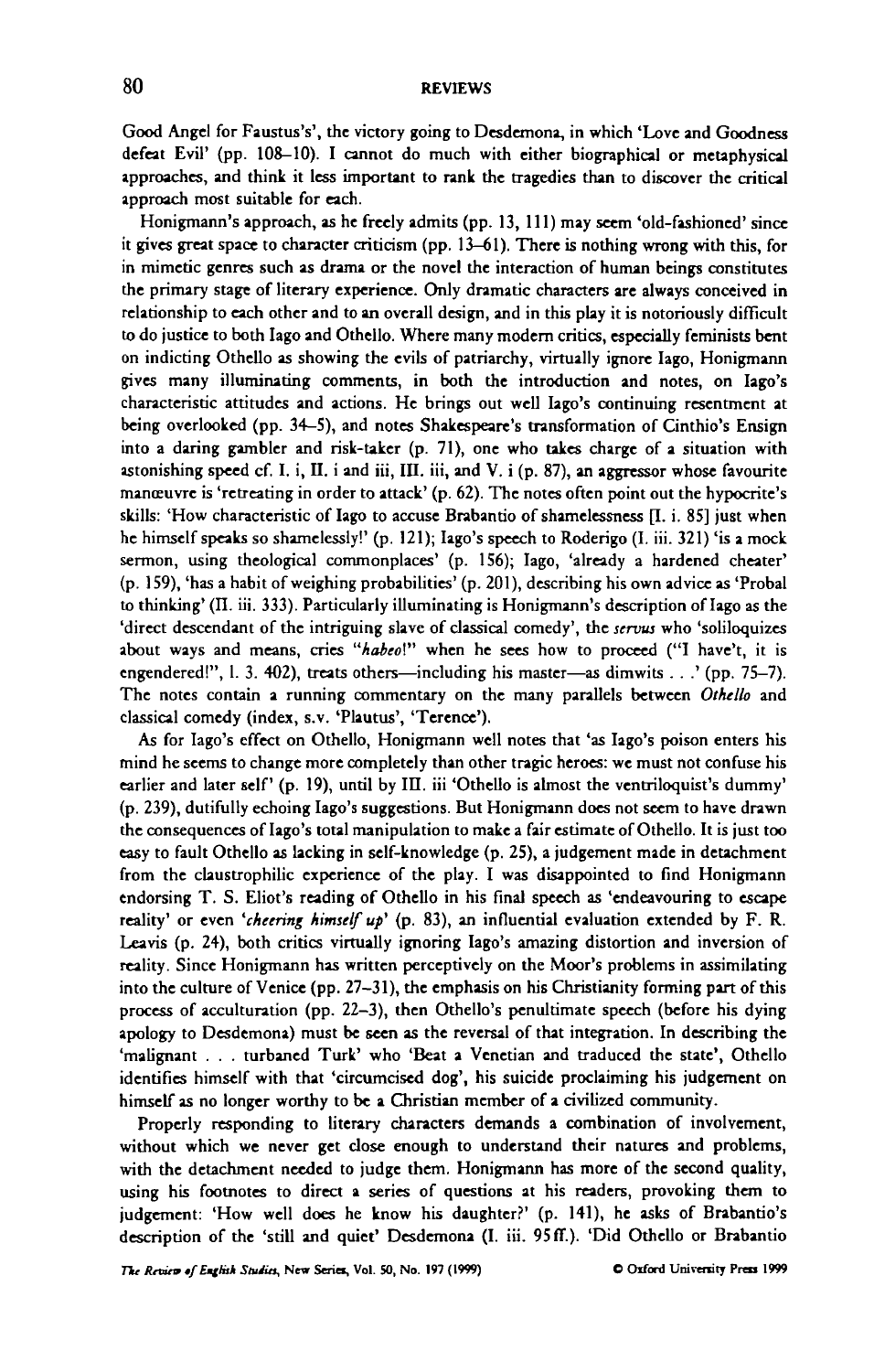deceive himself?' he asks a moment later, and 'How does Brabantio react to this line?' (p. 143). Some of these questions sound pedagogic, as if they were meant for an exam paper, others infer some moral or psychological judgement, as on Othello's description of how Desdemona fell in love (I. iii. 138ff.): 'How well does he understand her love, or his own?' (p. 145), or 'They both almost repudiate the body [surely not true of Desdemona's assertion of the "rites" of love]: how well do they know themselves?' (p. 152). There are many more questions, concerning Cassio: 'Is he weak—or innocent?' (p. 184); Emilia—' "easy virtue" is in character, but her willingness to do anything for Iago less so. Is she joking?' (p. 293); Othello's 'motives are as confused as Iago's. Does he really care what happens to *more men?'* (p. 306). When Emilia cries 'Let heaven and men and devils . . . cry shame against me, yet I'll speak' (V. ii. 219-20), the editor asks *'shame* because she defies her husband?' (p. 321). When Othello states, 'For nought I did in hate but all in honour' (V. ii. 292), Honigmann glosses that phrase as meaning 'with honourable intent', before asking 'Is he deceiving himself?' (p. 327). It is hard to know whether the editor is himself undecided, or whether he wants to unsettle his readers.

The introduction is certainly challenging, helpful in many ways, but suffers from being divided into separate topics. Under the rubric 'Morality and "The Moral'" Honigmann observes that in the flnal scene Shakespeare makes each character denounce Iago as a slave, villain, viper, and so on (p. 59): but this point needs to be related to the working through and ultimate collapse of the plots by which Iago has deceived everyone. The section on 'Dislocated Language' (pp. 81-2) treats at the linguistic level a phenomenon that should have been discussed earlier in connection with plot, character, and psychology. Some topical division is inevitable, of course, but the unity of the play should not be lost from sight.

Many scholarly issues are handled with admirable clarity and authority. For the dating, Honigmann gives convincing arguments to shift it back from 1603—4 to late 1601-2 (pp. 1- 8). For the textual problem he argues that both the 1622 Quarto and 1623 Folio 'derive from scribal transcripts copied from two authorial manuscripts', some variant readings representing Shakespeare's first and second thoughts (pp. 1-2, 351-67). Having reached the pragmatic position of choosing freely from either Q or F as each situation demands, Honigmann, always the enemy of complacency, leaves us with the unsettling suggestion that his text, although 'less committed to F as "copy-text" than previous editors' may still print 'scores—or perhaps hundreds—of F variants that are scribal or compositional substitutions, not the words written by Shakespeare' (p. 359), a disturbing thought.

A particularly valuable feature of Arden 3 is that 'the commentary offers many scores of new notes that attempt to convey the contemporary flavour of Shakespeare's language with greater precision' than earlier editions (p. 86). Accordingly, these notes frequently record the first instance of Shakespeare's use of a word, many of them special coinages for this character in this situation, such as Iago's 'nonsuits' (I. i. 15): 'stops the suit of, refuses (legal: causes the voluntary withdrawal of the petition) (unique to Shakespeare)' (p. 116), a piece of legalistic jargon suiting this barrack-room lawyer; or Montano's 'self-charity' (II. iii. 198) or 'regard for oneself, one of several compounds with 'self-' coined by Shakespeare (p. 194), as again 'self-bounty' (p. 221). The notes also usefully inform readers which words had stronger connotations in Shakespeare's day, such as 'purchase' (II. iii. 9), 'a richer word than now' (p. 184), or 'terrible' (I. i. 81), 'stronger than today: terrifying' (p. 121). Moderns tend to use oaths and imprecations indiscriminately, but our editor restores the Elizabethans' precision, in which 'God bless the mark' (I. i. 32) is 'An apologetic or impatient exclamation when something horrible or disgusting has been said' (p. 117), and 'Good God' (TIL iii. 177) is 'not the modem (devalued) exclamation but an appeal to God's goodness' (p. 219). Among many valuable glosses I pick out that on Desdemona's sense of herself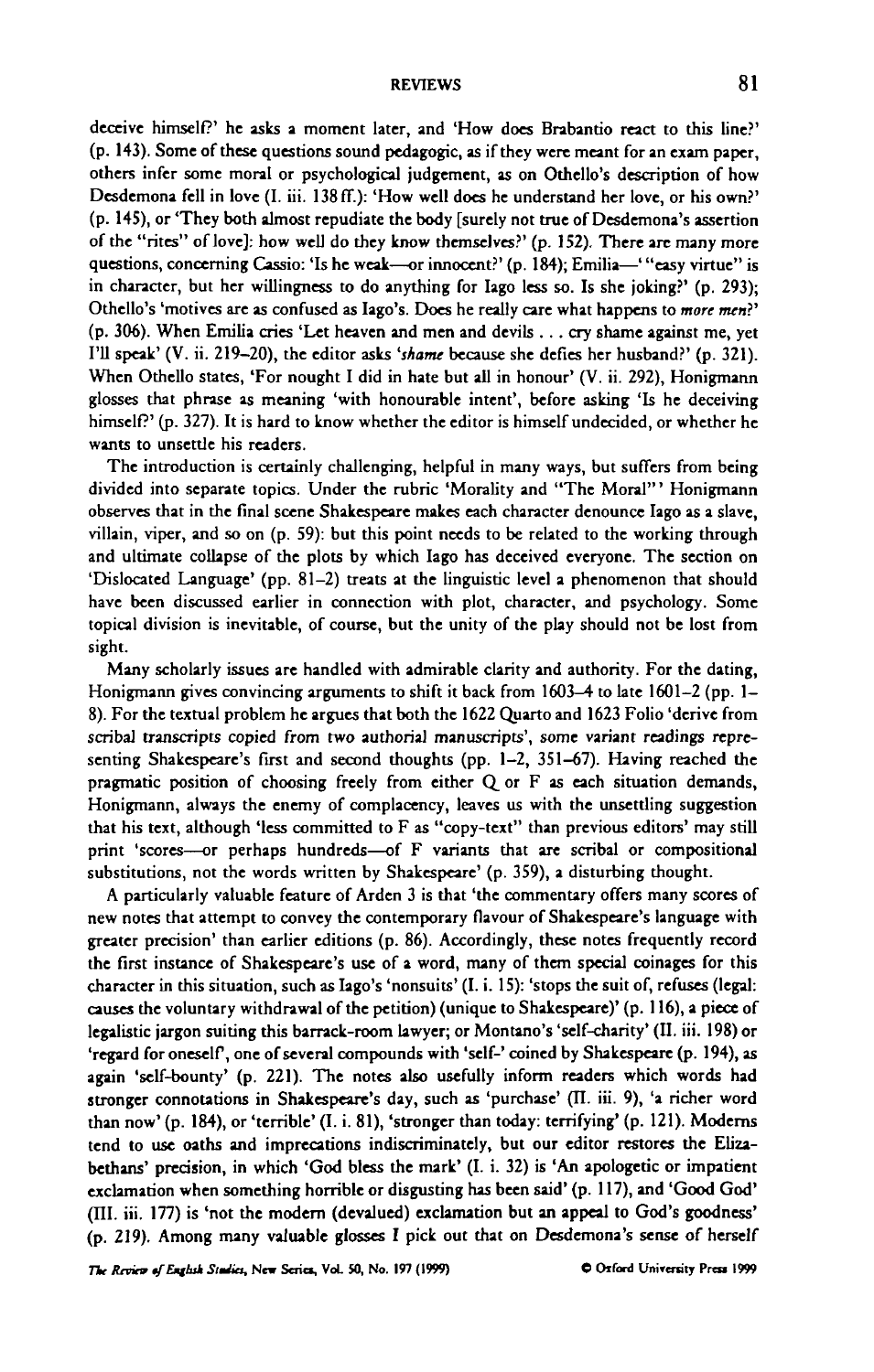'mamm'ring' (III. iii. 70): 'An unkind word, unique in Shakespeare, signalling her critical surprise' (p. 212), and her sadness at standing 'within the blank' of Othello's displeasure (III. iv. 129): not 'the white spot in the centre of the target' *(OED),* but 'point-blank range' (p. 249, citing an essay by J. R. Hale). When Iago says of his insinuations about Desdemona, 'I speak not yet of proof (m. iii. 199), the note reads 'proof of guilt. Othello spoke of proof of guilt *or innocence'* (p. 220). This editor is a close reader, and will generate others.

Yet there are some instances where the help given is inadequate or erroneous. In the Duke's facile consolation of Brabantio, 'When remedies are past the griefs are ended', 'griefs' can mean 'grievances' as well as 'sorrows' (p. 148); 'abuse' is rightly glossed as 'cheat, deceive' (III. iii. 203), but not when Iago speaks of his plan 'to abuse Othello's ear' (I. iii. 394). The word 'secure' (HI. ii. 201) meant not just 'free from apprehension' but also 'complacent, slothful' as again at IV. i. 84 ('To lip a wanton in a secure couch'). When Iago dismisses love as 'a permission of the will' (I. iii. 335), Honigmann writes *'permission:* perhaps alluding to God's "permissive will", which tolerates the existence of evil (see *Paradise Lost,* 3. 685)' (p. 157): but Iago only refers to the will indulging what it should restrain, according to the classical idea of reason controlling the passions. Emilia's disclosure that she will conceal Desdemona's handkerchief to please Iago's 'fantasy' (III. iii. 303) surely means 'fancy' or 'whim', rather than 'habit of deluding oneself *(OED* 3)' (p. 228). When Othello reviews Desdemona's virtues, including 'of so high and plenteous wit and invention' (IV. i. 187), the editor finds these 'unexpected attributes' (p. 265): I do not. Nor am I convinced that the strawberries embroidered on Othello's handkerchief 'might suggest a hidden evil, or the purity of the Virgin .. . Or drops of blood?' (p. 237)—although some critics have done worse.

Occasionally no note is offered where readers might have appreciated help, as with Othello's words 'I dote | In mine own comforts' (II. i. 205-6); or Iago's 'reward me | For making him egregiously an ass' (II. i. 306-7); or Cassio's 'To be now a sensible man' (II. iii. 300). Debts to the *trivium* arc not always glossed: Iago's 'invention' (II. i. 125) refers to *mventio,* the basic process in rhetoric; 'position' (II. i. 234) and 'issues' (III. iii. 223) are logical terms, while 'O bloody period!' (V. ii. 355) comes from grammar and punctuation, the full stop of the sentence in which he stabs himself, and so of his life. Many biblical and classical allusions are noted, but one could add Seneca's *De Benefuiis,* twice translated in the sixteenth century, as giving specific meaning to Iago's ability to 'distinguish betwixt a benefit and an injury' (I. iii. 314), and to Othello's greeting Iago's 'love | Not with vain thanks but with acceptance bounteous' (HI. iii. 473-4). Here the note records that 'bounteous' was 'normally used of the giver rather than the receiver' (p. 240): precisely the point made by Seneca, who conceptualizes the gift process into three stages, giving: accepting: repaying, and lays great emphasis on the need to accept a gift generously. At one point Honigmann notes that the phrase 'prophetic fury' (III. iv. 74) may derive from furor *profetico* in *Orlando Furioso,* but that 'if so, Shakespeare knew Ariosto in the original', since Harington's translation reads otherwise (p. 245). But A. S. Cairncross cited other evidence that Shakespeare had indeed read Ariosto in Italian, in an article ('Shakespeare and Ariosto', *Renaissance Quarterly,* 29 (1976), 178-82), which Professor Honigmann himself cites a few pages later (p. 254). 'Knowledge is not always present', Johnson observed: but Honigmann's extensive knowledge illuminates this play at every turn, making this the best edition of *Othello* now available.

In Lois Potter's edition *The Two Noble Kinsmen* appears for the first time in the Arden series, although it has been included in the Signet Classic Shakespeare (1966; ed. Clifford Leech), in the Regents Renaissance Drama (1970; ed. G. R. Proudfoot), and in the Oxford Shakespeare (1989; ed. E. M. Waith). For her introduction Professor Potter is given enormously more space than earlier editors (129 pages), but hardly makes the best use of it.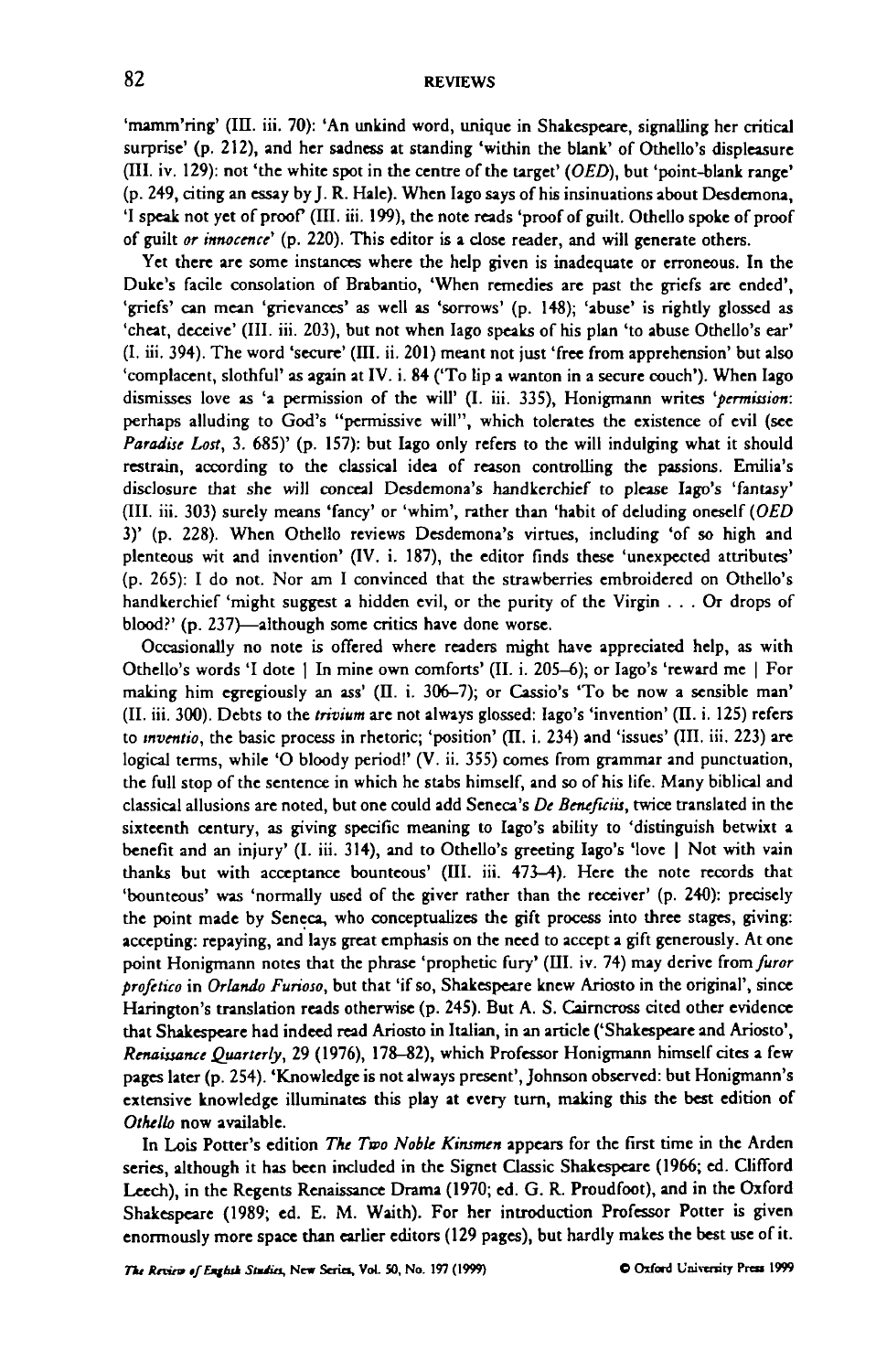The first issues that most readers will want to face are, how do we know that this play is collaborative, and which dramatist wrote which scenes? Here, though, they must wade through a discussion of the genre, tragi-comedy (pp. 2-6), a largely biographical discussion of'The Collaborators' (pp. 6-16), a section on 'The Authorship Question' (pp. 16-23), and another on 'Collaboration and Censorship' (pp. 24-34). Here, finally, the editor discusses the allocation of responsibility, in which all the theories ever made are summarized, and tentatively adds her own. The confused presentation of this issue, which forgoes any discussion of the criteria currently used to identify authorship, and reports rival theories without being able to adjudicate between them, suggests that Potter is ill at ease with authorship studies (which are becoming increasingly technical). Indeed, she feels that discussions of the authorship question have blocked off appreciation of the play itself (p. 96), which is 'why, having "deconstructed" the play in this section, I have chosen not to do so in the text or notes, which, as far as possible, will refrain from identifying the assumed author of each scene' (p. 34). But I think it legitimate that readers should want to know the author of each scene, and that they should realize the scholarly issues involved, since such a fundamental matter as the canon of Shakespeare should not become the province of specialists, who may be making a mess of it.

The introduction is no doubt comprehensive, Potter giving the impression of having read everything ever written on the play. It gives no less than twenty pages to the sources, from the Greeks onwards, and ten pages to staging and casting. Then we reach 'The Play's Afterlife' (pp. 69-110), which includes a long and largely unrewarding survey of theatrical productions (including an amateur performance at the University of Utrecht) with ten fullpage photographs, and a shorter section on the play's interpretation. Potter's generosity in quoting critical opinion without taking up any position herself will leave many readers in difficulty. In one paragraph we are given the opinions of De Quincey that the style of I. i is 'gorgeous rhetoric', of L. Magnusson that it is actually bathetic, and of M. Lief and N. Radel that 'the bathos is a deliberate subversion (by *both* dramatists) of the characters' pretensions'. This critical disagreement suggests to the editor a parallel with *Troilus and Cressida,* which in turn leads her to quote an (unusually vapid) observation by Russ McDonald on the style of *The Tempest,* which makes her recollect J. P. Houston's comparison of the style of *Cymbelint,* 'with its unusual number of parentheses .. . to that of Henry James in his last works', which in turn makes her point out that some of these parentheses may derive from the scribe Ralph Crane (p. 97). It is hard to see what all this has to do with *The Two Noble Kinsmen.*

There is an efficient discussion of the text (pp. 111-29) with mercifully few digressions, although the two-page reproductions of the 1634 Quarto are too small and fuzzy to be of use, and there are no less than six appendices. These include the complete text of Beaumont's *Masque of the Inner Temple and Gray's Inn* (1613), in which the morris dance in HI. v had been presented, which hardly seems necessary, followed by a separate discussion of that masque, and an additional section on morris dances. The 'remaining appendices', as the editor disarmingly puts it, 'provide information and conjecture which, although perhaps more detailed than most readers will want, might be of interest to anyone thinking of staging the play' (p. 331). The trouble is that at every level this edition provides more information than most readers will want, such as: 'For the sake of completeness, it may be worth noting that a few lines of *The Two Noble Kinsmen* appear, rather incongruously, in *Edward the Black Prince, or, She Never Told Her Love,* produced at Drury Lane in 1828 (British Library Add. MS 42, 889)' (pp. 77-8). This is a particularly glaring instance of the diligent scholar either unwilling not to communicate the whole of her notebook or unable to distinguish the important from the irrelevant. Professor Potter's absorption in the play seems to have removed her powers of discrimination. In the Oxford